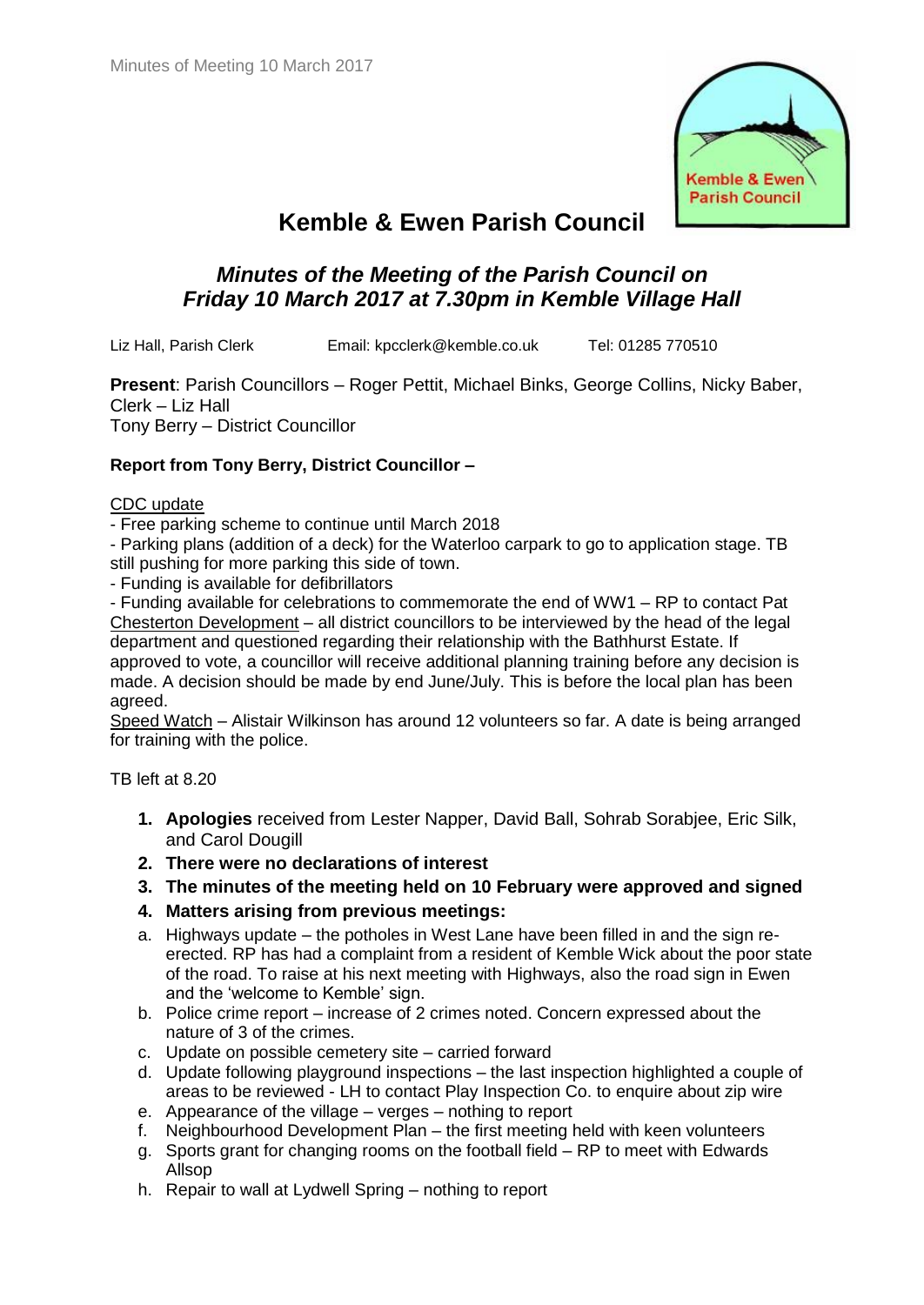- i. Bus Shelters in Ewen and Kemble RP to arrange repair with KH
- j. Hole in the fence between the playground and 17 Clayfurlong Grove repaired
- k. Kemble Village Landscape Appraisal still with the consultants
- l. Footpath to Kemble Wick nothing to report
- m. Consultation for Kemble Parking Scheme GWR sent the application to GCC for consideration in January. Planning restrictions do not allow the carpark to open until the consultation through GCC has been completed and a village parking scheme is in place. NB to chase Shaun Parsons at GCC.
- n. Memorial Bench next to Beehive waiting to hear from Sara Lawlor
- o. Review of Cemetery Fees nothing to report
- p. Road Safety –GCC have provided a report with traffic information on the A429. RP to forward the findings to the consultant for consideration...
- q. Listing of Gatehouse/No5 Kemble Park a report has been received from Historic England asking for comments – LH to respond
- r. Twinning project with KCGs and gardens at Montfort en Chalosse, France NB has been in contact with Montford and all are keen to progress
- s. Land at Windmill Road & Clayfurlong Grove RP to contact TB and CDC to determine responsibilities.
- t. Grass PC cut for GCC nothing to report
- u. Invitation to Edward Allsop Either Edward Allsop or his deputy to attend annual public meeting on Friday 5 May.
- v. Letter to residents habitually parking on pavements LH to prepare
- **5. Peasen Lane, Ewen** ditches require cleaning and verges being destroyed due to lack of car passing spaces – RP to raise with Highways
- **6. Tree by Telephone Box Ewen –** in addition to the tree, Gigaclear have made a lot of mess in Ewen. RP to pursue with Gigaclear. Thank you to Bob Waglan for the photo evidence.
- **7. Hedge by Bus Stop Ewen –** PC think it belongs to Mr Crew. MB to advise Ian **Czapiewski**
- **8. Road from Station to A429** RP to pursue with Contract Manager of carpark and network rail
- **9. Playground inspections** these haven't been done for a while due to sickness. DB to review with JA
- **10. Standing Orders –** reviewed and adopted
- **11. Risk Assessment –** reviewed and adopted
- **12. Financial regulations –** reviewed and adopted
- **13. Code of Conduct –** reviewed and adopted
- **14. Audio Visual Policy –** reviewed and adopted

**15. Clerk's contract –** reviewed and no changes necessary. Hours to be reviewed as and when necessary.

- **16. Planning items -** ongoing
	- a) Top Farm nothing yet heard about the gates. RP to enquire about a replacement tree for the one cut down on West Lane.
	- **b)** Kemble Airfield nothing to report

## **New Planning Applications**

11 Station Road Kemble GL7 6AT

16/03256/FUL - [Raise height of roof, full width gable to front, rear box dormer and 2](http://publicaccess.cotswold.gov.uk/online-applications/applicationDetails.do?activeTab=summary&keyVal=OBNGIBFIH3H00&prevPage=inTray)  [storey side extension N](http://publicaccess.cotswold.gov.uk/online-applications/applicationDetails.do?activeTab=summary&keyVal=OBNGIBFIH3H00&prevPage=inTray)ew Details.

*No Objection* However, the site area is very built up and the PC have concerns regarding access, noise and disturbance for the nearby neighbours. To ask that access arrangements and working hours be discussed and agreed with the neighbours.